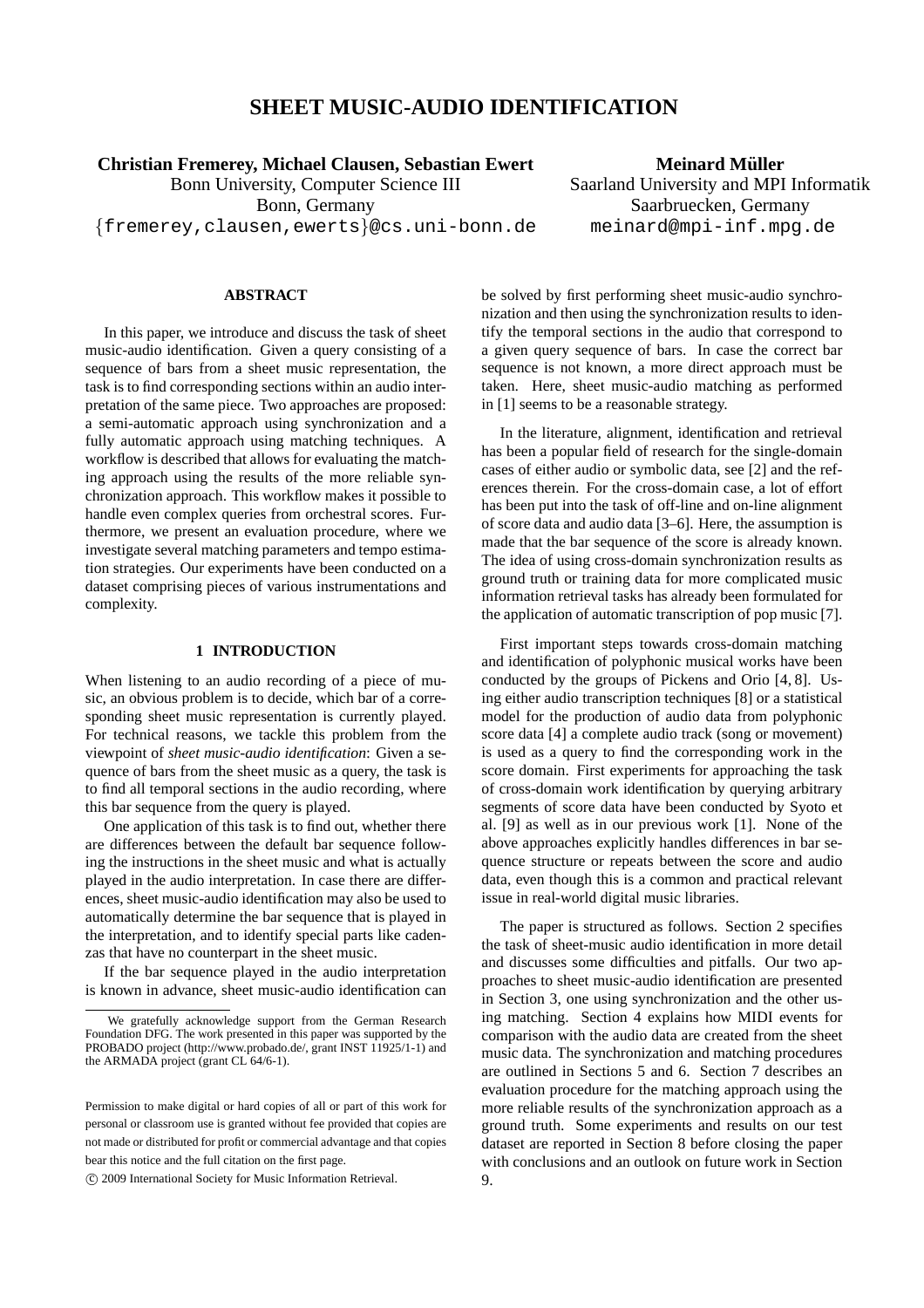#### **2 SHEET MUSIC-AUDIO IDENTIFICATION**

In the following, we assume that we are given one scanned sheet music representation and one audio interpretation of the same piece of music. We assign a unique label  $(p, b)$ to each bar written in the sheet music, where  $p$  is the page number and  $b$  is the bar number on the page. Furthermore, B denotes the set of all bar labels of the piece. Sheet music may contain jump directives like repeat signs, alternative endings, dacapos or segnos. Following these directives as they are written in the sheet music, one obtains a sequence  $\delta = (\delta_1, \ldots, \delta_n), \, \delta_i \in B$ , indicating the *default sequence* of bars that is to be played when performing the piece. In practice, however, the given audio recording does not always follow this sequence δ. Performers might, for example, choose to ignore or add repeats, or even introduce shortcuts. This leads to a possibly different sequence  $\pi = (\pi_1, \ldots, \pi_d), \pi_i \in B \cup \{\uparrow\},$  which we call *performance sequence*. Here, we use the label ↑ to mark sections that are not written in the sheet music, e.g., cadenzas. Given the performance sequence  $\pi$ , the audio recording can be segmented into time intervals  $I_1, \ldots, I_d$  such that time interval  $I_i$  corresponds to the section in the audio data where bar  $\pi_i$  is played (or something that is not written in the score in case  $\pi_i = \uparrow$ ).

Given a query sequence of bars  $Q = (q_0, \ldots, q_m)$ , Q a substring of  $\delta$ , the task of sheet music-audio identification is to find all time intervals  $T$  in the audio data where the query sequence of bars is played. More formally,

$$
H(Q) := \{ T \mid \exists j : Q = (\pi_j, \pi_{j+1}, \dots, \pi_{j+m})
$$
  

$$
\land T = I_j \cup I_{j+1} \cup \dots \cup I_{j+m} \}
$$

denotes the set of *hits* w.r.t. Q. Note that in case of repeats that are notated as repeat signs, there can be more than one hit for a given query. Also note that besides the time intervals  $T$  there might be other time intervals in the audio data where the same musical content is played, but that belong to a different sequence of bars in the sheet music. We denote this kind of time intervals as *pseudo-hits*.

## **3 TWO APPROACHES**

Given a scanned sheet music representation and an audio recording of the same piece of music, in a first step we use optical music recognition (OMR) software to extract information about musical symbols like staffs, bars and notes from the sheet music scans. Note that the obtained symbolic score data usually suffers from recognition errors. For simplicity, we here assume that the set of bar labels B and the default sequence  $\delta$  are correctly obtained from the OMR output. Given a query  $Q = (q_0, \ldots, q_m)$ , which is a substring of  $\delta$ , we want to find the set of hits  $H(Q)$  as specified in Section 2. We now describe two approaches with different pre-conditions.

For the first approach, we assume that the performance sequence  $\pi = (\pi_1, \ldots, \pi_d), \pi_i \in B \cup \{\uparrow\},\$ is known. In this case, we are left with the calculation of the corresponding time intervals  $I_1, \ldots, I_d$ . This can be done by using sheet music-audio synchronization. The set of hits  $H(Q)$ can then be computed by finding occurrences of the query sequence in the performance sequence.

In the second approach, the performance sequence  $\pi$  is unknown. In this case, a reasonable strategy is to use sheet music-audio matching to search for sections in the audio recording with a similar musical content compared to the query sequence of bars. These sections may be considered as an approximation of the set of hits  $H(Q)$ . However, one should be aware of the fact that this method cannot distinguish correct hits from pseudo-hits, and is therefore expected to deliver false positives. In the following, we will refer to such false positives as *content-induced confusion*. Such confusion is also expected to be introduced by query sequences that differ only slightly, either in musical content or by a very small number of bars at the beginning or end of the sequence. This issue becomes particularly relevant, since the presence of OMR errors prohibits using too strict settings for rating similarity in the matching.

Due to the additional information  $\pi$  that is given in the first approach, this approach works much more robust and reliable than the second approach. The required performance sequence  $\pi$  can be created with little effort by manually editing an automatically generated list of jump directives acquired from the available default sequence  $\delta$ . Therefore, we consider this approach semi-automatic. On the contrary, the second approach is fully automatic, but the results are less reliable. In the optimum case, only content-induced confusion would occur. In practice, however, extra confusion is likely to be introduced by shortcomings of the matching procedure.

The idea followed in this paper is to use the more reliable results of the semi-automatic first approach to create ground truth results for evaluating the less reliable fully automatic second approach. Using this method, we compare different settings of the matching procedure used in the second approach to learn which one works best for the task of sheet music-audio identification.

## **4 DATA PREPARATION**

To compare sheet music data with audio data, we first create MIDI note events from the OMR results. However, OMR results often suffer from non-recognized or misclassified symbols. Especially in orchestral scores with many parts, erroneous or missing clefs and key signatures lead to wrong note pitches when creating MIDI events. Furthermore, orchestral scores can comprise parts for transposing instruments, i.e., the notated pitch is different from the sounding pitch. Such transposition information is not output by current OMR software, but it is essential for creating correctly pitched MIDI events. To be able to handle even complex orchestral scores, a so-called *staff signature* text file is generated from each page and is manually corrected. The staff signature file contains information about the clef, the key signature and the transposition at the beginning of each staff that is found on the page, see Figure 1. It also identifies which staffs belong to the same grand staff. The information from the staff signature files is used to correct errors in the OMR output and to add the missing information about transposing instruments.

There are several choices to be made regarding onset times and tempo, when creating the MIDI events from the OMR results. Since in the OMR output, notes or beams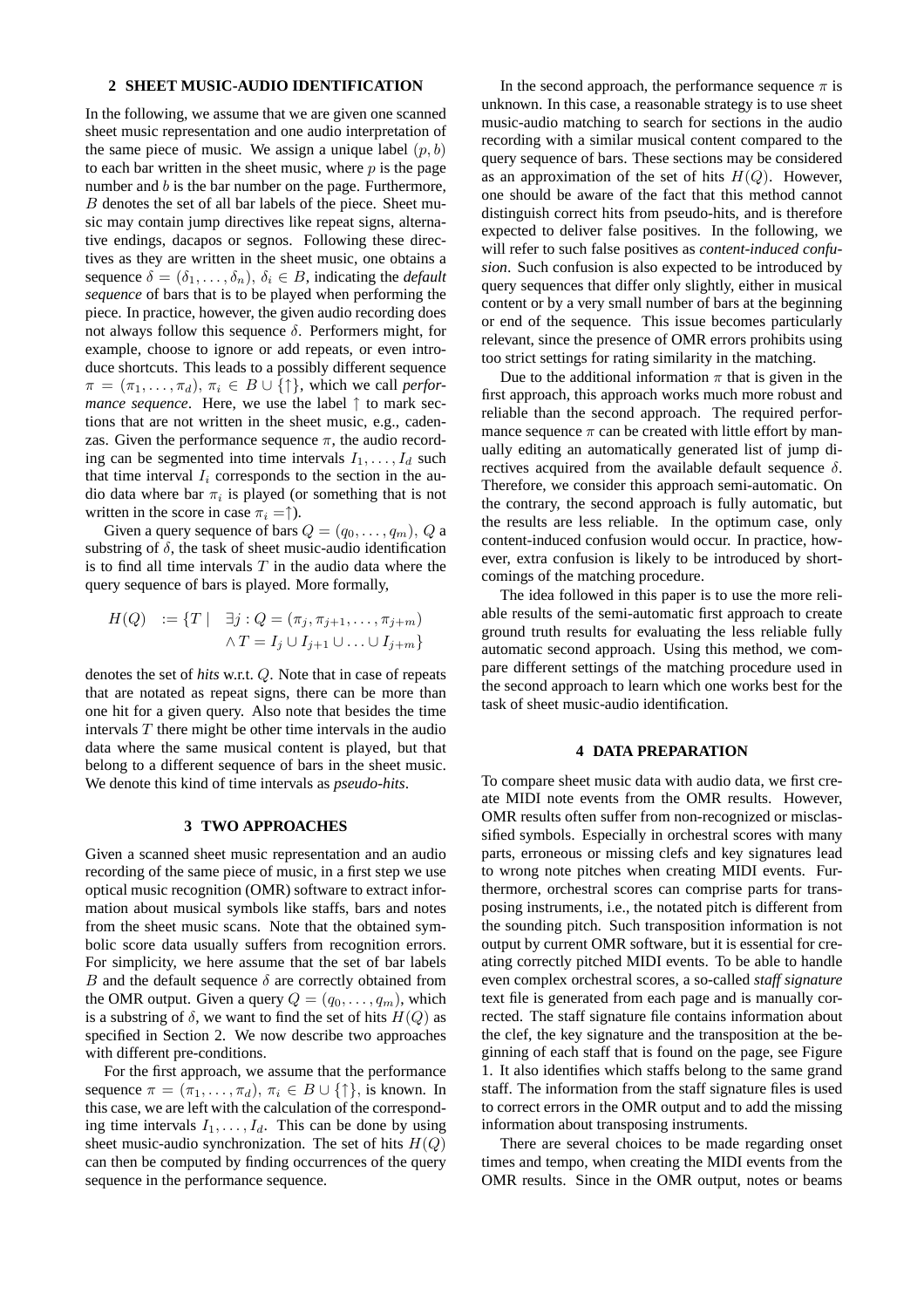

**Figure 1**. Staff signature annotation for an example grand staff taken from a score of the "Symphony to Dante's Divina Commedia S109 - Inferno" by Franz Liszt. Positive key signature values count the number of sharps, negative values count the number of flats. Transposition values are specified as the amount of semitones the pitch has to be modified with to sound correctly.

are often missed out, the accumulated note durations are not a good estimator for note onset times. This is especially the case for scores with multiple staffs and possibly multiple voices per staff, where the voice onset times might drift apart. Instead we use the horizontal position of notes within each measure as an estimator for the onset time. Even though this does not deliver onset times that perfectly match the musical meter, this method is very robust against surrounding errors and effectively inhibits voices from drifting apart.

Another parameter that is required to convert sheet music data to MIDI events is the tempo. This parameter is usually not output by OMR systems. If the performance sequence  $\pi$  is known in advance, the mean tempo can be calculated from the duration of the audio track. When  $\pi$ is not known, one might either use a fixed tempo or try to estimate a tempo based on the musical content. Note that the actual tempo used in audio interpretations can easily vary from 40 to 220 beats per minute (quarter notes per minute). We will investigate the effects of different tempo estimation strategies in our experiments in Section 8.

Both the MIDI data and the audio data are converted to sequences of normalized chroma-based features. Each feature is a 12-dimensional vector encoding the local energy distribution among the 12 traditional pitch classes of Western classical music commonly labeled  $C, C^{\sharp}, D, \ldots, B$ .

#### **5 SYNCHRONIZATION**

After transforming both the MIDI data as well as the audio data into sequences of normalized chroma vectors, we use dynamic time warping (DTW) to synchronize the two sequences. Here, the main idea is to build up a crosssimilarity matrix by computing the pairwise distance between each score chroma vector and each audio chroma

vector. In our implementation, we simply use the inner vector product for the comparison. An optimum-cost alignment path is determined from this matrix via dynamic programming. To speed up this computationally expensive procedure, we use an efficient multiscale version of DTW.

### **6 MATCHING PROCEDURE**

The task of the matching procedure is to find sections in the audio interpretation that are considered similar to a given query of score data. In this paper, we use a variant of the *subsequence dynamic time warping* algorithm for this task. For details we refer to the literature [2]. As in the case of synchronization, both the audio data and the score data are first converted to feature sequences. Each feature vector from the score query is compared to each feature vector from the audio database by means of a suitable *local cost measure*. The results of this comparison are stored in a cost matrix, see Figure 2. Finding candidate matches from this cost matrix means finding paths connecting the bottom row and the top row of the matrix. In particular, we are interested in paths  $p$  where the sum of the local cost of the matrix cells covered by the path is as small as possible. Such paths are calculated using dynamic programming by iteratively advancing from the bottom left towards the top right using a constrained set of allowed step directions ensuring that a path never runs backwards in time. For each matrix cell, the minimum cost of any valid path leading to that cell is saved in a so-called *accumulated cost matrix*. Matches are then identified by finding minima in the top row of the accumulated cost matrix.

Given a query bar sequence Q, the matching procedure outputs a set of matches  $M(Q)$  $\{(p_1, c_1), \ldots, (p_N, c_N)\}\$ , where  $p_i$  is a path connecting the top and bottom rows and  $c_i \in \mathbb{R}_{\geq 0}$  is the cost of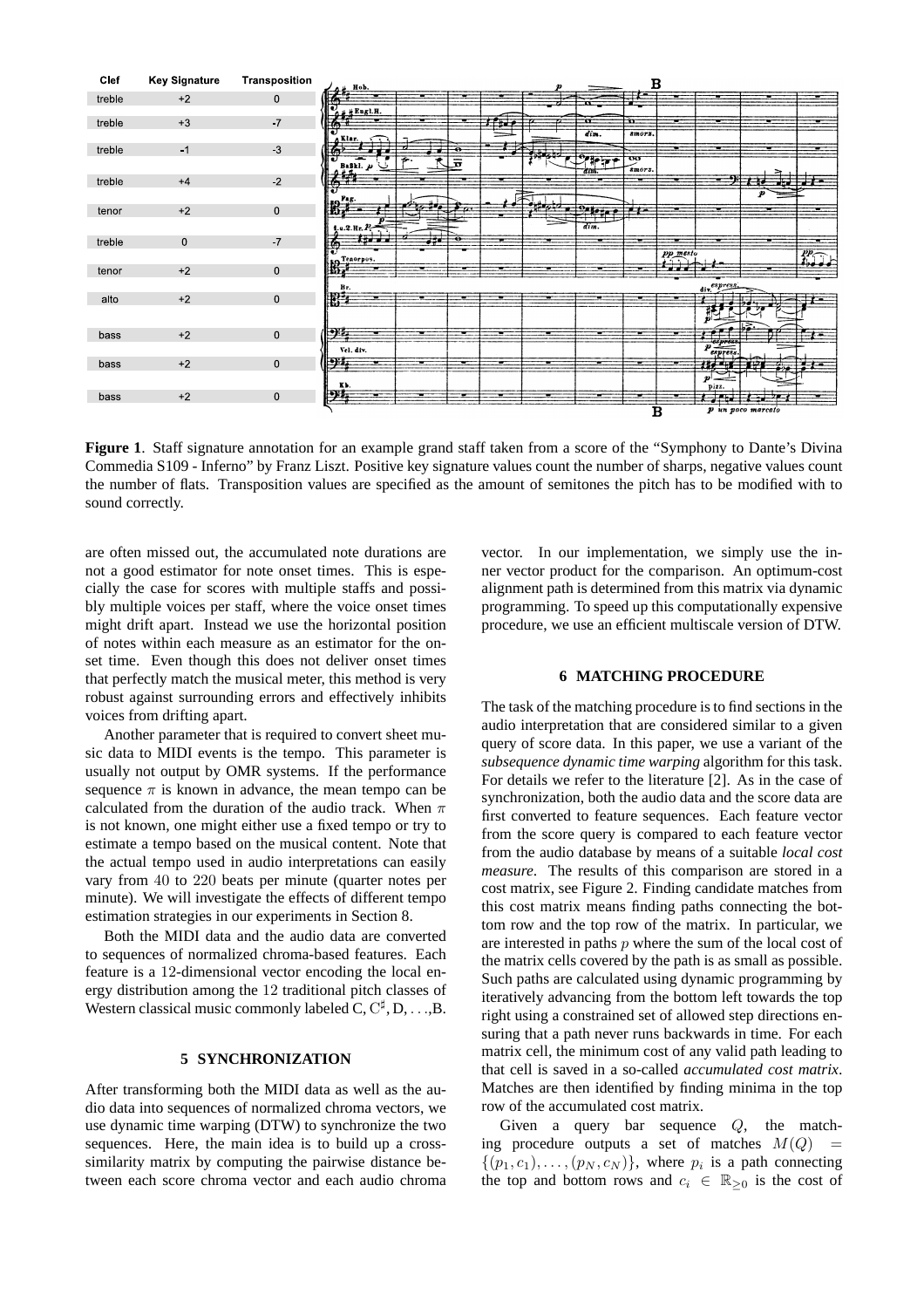

**Figure 2**. Illustration of the subsequence DTW cost matrix for a score query with a length of two measures accounting for 11 seconds of MIDI data (Beethoven Sonata 3, Opus 2 No 3, Adagio, measures 16–17). An excerpt of 27 seconds of audio data including one correct match is displayed. The optimum-cost path  $p$  for the correct match is rendered as a sequence of squares connected by lines.

the path  $p_i$ . The results are ranked with respect to the path cost. The choice of allowed step directions can be varied and associated step weights can be introduced to favor certain directions and behaviors. Several settings for step directions and step weights will be tested in our experiments in Section 8.

## **7 EVALUATION PROCEDURE**

Sheet music-audio matching depends on a multitude of parameters and settings used in the steps of creating MIDI events, creating feature sequences, and performing the matching procedure. In this work, we are interested in finding out which parameters work best for the task of sheet music-audio identification. We do this by evaluating and comparing several parameter sets on a test dataset consisting of a collection of musical *tracks*, with each track being represented by one sheet music representation and one audio interpretation.

In the evaluation, we perform the matching procedure on a set of test queries. For each test query  $Q$ , we then evaluate the matching results  $M(Q)$  using a set of ground truth hits  $H(Q)$  and a suitable confusion measure. To calculate the confusion measure, we first identify which matches output by the matching procedure correspond to ground truth hits. Let  $T = [t_0, t_1] \in H(Q)$  be the ground truth hit and  $(p, c) \in M(Q)$  be a match whose path p corresponds to the time interval  $T' = [t'_0, t'_1]$  in the audio. The match  $(p, c)$  is then considered to correspond to the ground truth hit  $T$ , if both the durations and the locations roughly coincide. More precisely, with  $\Delta := t_1 - t_0$  and  $\Delta' := t'_1 - t'_0$ we require that

 $|\Delta' - \Delta| < 0.2\Delta$  and  $|t'_1 - t_1| < 0.2\Delta$ .

In the following, we call a match that corresponds to a ground truth hit a *correct match* and a match that does not correspond to a ground truth hit an *incorrect match*. Let  $M(Q) = \{(p_1, c_1), \ldots, (p_N, c_N)\}\)$  be the set of all matches for a query Q, and let  $C \subseteq [1:N]$  be the set of indices of correct matches and  $I \subseteq [1:N]$  be the set of indices of incorrect matches. The confusion measure we



**Figure 3**. Scape plot for Beethoven's Piano Sonata no.7 op.10 no.3 Rondo (Allegro) using the confusion measure  $\Gamma_{H,M}.$ 

use in this paper is a binary-valued function  $\Gamma_{H,M}$  that on input Q takes the value 1 if at least one ground truth hit in  $M(Q)$  has no corresponding match or if there is an incorrect match with lower cost than the highest-cost correct match, and 0 otherwise:

$$
\Gamma_{H,M}(Q) := \begin{cases} 1 & \text{missed ground truth hit} \\ 1 & \min_{i \in I} c_i < \max_{i \in C} c_i \\ 0 & \text{otherwise.} \end{cases}
$$

In other words,  $\Gamma_{H,M}(Q) = 0$  if all ground truth hits are found and are ranked higher than any incorrect match. In case of  $\Gamma_{H,M}(Q) = 1$  we also speak of *confusion*.

Using the results of sheet music-audio synchronization that have been calculated in a preprocessing step, a set of ground truth hits can be calculated for any input query sequence of bars  $Q$  that is a substring of  $\delta$ . This allows us to test each track using a grid of queries that covers not only the whole track but also a wide range of query lengths. The results can be nicely visualized in a so called *scape plot* [10]. Figure 3 shows a scape plot using the confusion measure  $\Gamma_{H,M}$ . Time runs from left to right. The lowest row shows the results for the shortest query length. The query length successively increases when moving upwards in the plot. The darker shaded areas indicate confusion.

From Figure 3, one can see that longer queries lead to less confusion and better separability of correct and incorrect matches. The plot also reveals where in the track and up to what query lengths the confusion happens. To not only be able to visually compare parameters for each individual track, but to also enable comparisons for the whole dataset, we summarize the results of all queries in one number per track by simply averaging over the complete grid of queries. Subsequently, we calculate the average over all tracks to end up with a single number for each set of parameters. If one parameter set works better than another parameter set, this fact should manifest in a lower average  $\Gamma_{H,M}$  value. Note that one should not compare absolute values of the confusion measure for different tracks or datasets, because the absolute values depend on too many uncontrolled factors like the content-induced confusion, the tempo of the audio interpretation, and the content-dependent "uniqueness" of bars. Therefore, we keep datasets fixed, when studying the effects of using different parameters by comparing the confusion measure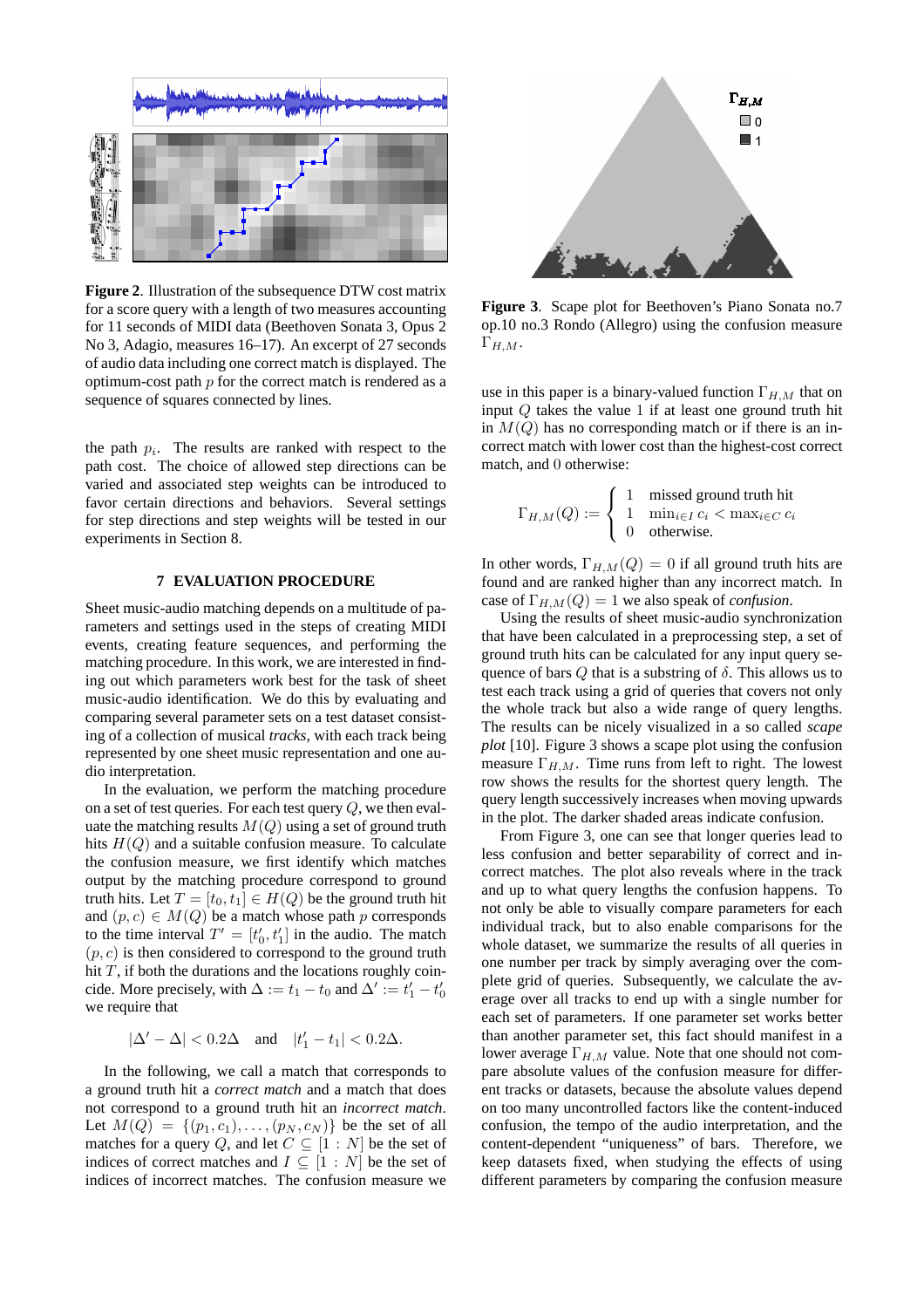| <b>Composer</b> | Work                                                          | <b>Instrumentation</b> | $\# \mathbf{P} \mathbf{ages}$ | #Tracks | <b>Duration</b> |
|-----------------|---------------------------------------------------------------|------------------------|-------------------------------|---------|-----------------|
| Beethoven       | Piano Sonatas $1-15$                                          | Piano                  | 278                           | 54      | $5h$ 01 $min$   |
| Liszt           | "A Symphony to Dante's Divina<br>Commedia"                    | Symphonic Orchestra    | 145                           |         | 44min           |
| Mendelssohn     | Concert in E minor, Op.64                                     | Violin and Orchestra   | 55                            |         | 26min           |
| Mozart          | String Quartetts 1–13                                         | <b>String Quartett</b> | 190                           | 46      | $2h$ 46 $min$   |
| Schubert        | "Die schöne Muellerin", "Winter-<br>reise" and "Schwanensang" | Singer and Piano       | 257                           | 58      | 3h 04min        |

**Table 1**. Information and statistics on the test dataset used for evaluation.



**Figure 4.**  $\Gamma_{H,M}$  values averaged over the complete dataset for every combination of 5 tempo estimation strategies and 4 step direction and cost settings. Lower values are better.

values.

#### **8 EXPERIMENTS AND RESULTS**

Using the procedures described in the previous sections, there are many aspects whose effect on sheet music-audio identification should be investigated. Due to space limitation, we restrict ourselves to investigating the effects of different tempo estimation strategies in combination with different step settings and cost settings in the subsequence DTW. In particular, we test five tempo estimation strategies: **fixedXXXbpm**: Fixed tempo of XXX beats per minute, with XXX taking the values 50, 100 and 200. **fixedAudio**: Fixed mean tempo of the corresponding audio interpretation (estimated via manually annotated  $\pi$  and the duration of the audio file). **adaptiveMax100bpm**: The tempo is determined individually for each bar by taking into account the number of different onset times within the bar. The tempo is chosen such that the duration of the bar is 200ms times the number of different onset times. This leads to bars with runs of short-duration notes being slowed down compared to bars with long notes. Additionally, a maximum tempo of 100bpm is used to limit the difference between slow and fast bars.



**Figure 5**. Tempo distribution of the test dataset being weighted the same way as the results in Figure 4

We use four different step and cost settings for the subsequence DTW. **classic**: Step vectors (1, 0),(0, 1),(1, 1) and cost weights 1, 1, 1. **focussed**: Step vectors  $(2, 1), (1, 2), (1, 1)$  and cost weights  $2, 1, 1$ . **offset**: Same as classic, but with an additional cost offset of 1 which is added to each cell of the local cost matrix. **normalized**: The same as classic, but with an additional modification at the stage of calculating the accumulated cost matrix. At each matrix cell, the cost being compared for making the decision about which step vector leading to this cell delivers the minimum accumulated cost are normalized by the accumulated path length up to this cell. This normalization prevents short paths being preferred over long paths, even if the short paths have a higher average cost.

The dataset used for testing consists of 5 sheet music books covering a range of instrumentations and complexities, see Table 1. One audio inpterpretation per track is included. For each track in the dataset, we calculate the  $\Gamma_{H,M}$  value for a grid of queries similar to the one used to create the scape plot in Figure 3. We start with a query length of 5 bars and use a hop size of 5 bars to move throughout the track. The query length is successively increased by 5 bars up to a maximum query length of 40 bars.

Figure 4 shows the results for testing all 20 combinations of settings on the test dataset. The  $\Gamma_{H,M}$  values illustrated in the figure are average values calculated by first taking the average over all tracks within each scorebook, and then taking the average over all scorebooks. This way, each of the five different types of instrumentation and complexity gets the same weight. Since we are measuring effects that depend on the tempo, we also need to look at the distribution of tempi of the tracks in the test dataset. Figure